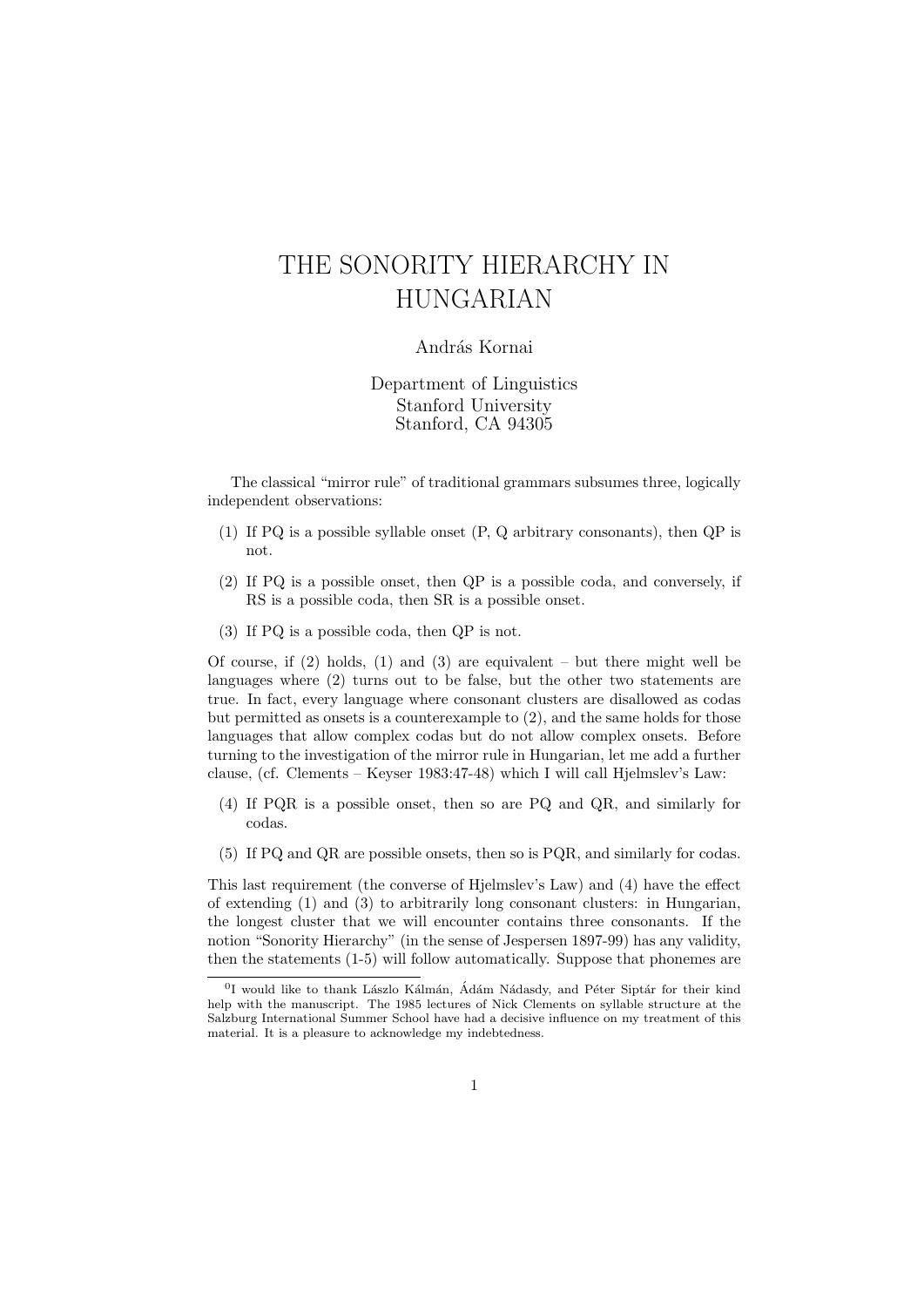partitioned into sonority classes, and the classes are ordered linearly among themselves in such a manner that vowels are at the high end of this ordering (called the sonority hierarchy). Now if we define a well-formed syllable as one with sonority (strictly) increasing from the onset to the nucleus, and (strictly) decreasing thereafter, (1-5) will necessarily hold.

The traditional view, which was based on non-borrowed (pre-16c) material is that Hungarian has no syllable-initial consonant clusters. (The idea that this could be retained in synchronic descriptions has been criticized at length by Siptár 1980.) The following table gives an overview of the two-member initial and final clusters attested. 1 at the intersection of row x and column y means that xy is an attested onset; 2 means that yx is an attested coda;  $3 = 1 + 2$ means that xy is an attested onset and yx is an attested coda; 4 means that whenever a combination like xy and/or yx arises in compounding, it is subject to consonant sandhi;  $5 = 1 + 4$  means that yx is subject to sandhi but xy is attested as onset; and  $6 = 2 + 4$  means that xy is subject to sandhi but yx is attested as coda.

(6)

|               | s            |              |           |       |                |              |                | sz f p k c t cs ty h v b g d gy zs z ny             |                |         |                            |                            |         |              |                |   |                |                |                |                | mlnj  |                 | $\mathbf r$    |                        |
|---------------|--------------|--------------|-----------|-------|----------------|--------------|----------------|-----------------------------------------------------|----------------|---------|----------------------------|----------------------------|---------|--------------|----------------|---|----------------|----------------|----------------|----------------|-------|-----------------|----------------|------------------------|
| <b>S</b>      | 2            | 4            |           |       | 3 3            |              | 5              | 5                                                   |                |         |                            |                            | 5 4 4 4 |              | 4              |   | 44             |                |                |                |       | 1 3 3 2 3       |                | ន                      |
| sz            | 4            |              | 2 3       |       | 3 3 5          |              | -5             | $\overline{\mathbf{3}}$                             |                |         |                            |                            | 5 4 1 4 |              | 4              | 4 | 4              |                | 2 3 3 3        |                |       |                 | 2 2            | $\mathtt{s}\mathtt{z}$ |
| $f_{\rm}$     |              |              | $2\,2\,2$ |       |                |              | $\mathbf{1}$   |                                                     |                |         |                            |                            | 4444    |              | 4              |   | 44             |                |                | 2 <sub>3</sub> |       |                 | 3 <sub>3</sub> | f                      |
| p             |              | $\mathbf{1}$ | $1\,2$    |       |                |              | 1              |                                                     |                |         | 1 4 4 4 4                  |                            |         |              | 4              |   | 44             |                |                | 2 3 5          |       | 2               | -3             | $\mathbf{p}$           |
| k             |              | 3            |           |       |                | 2 2 2        |                | 2                                                   | $\overline{2}$ |         |                            |                            | 5 4 4 4 |              | 4              |   | 4 4            |                |                |                |       | 3 3 2 3         |                | k                      |
| $\mathsf{C}$  |              | 4            | 2 2       |       |                | $\mathbf{2}$ |                |                                                     |                |         | 5                          |                            |         |              |                |   |                |                |                |                | 222   |                 | 2              | $\mathbf{C}$           |
| t             | 2            | 6            |           | 2 2 2 |                |              | $\overline{2}$ |                                                     |                |         |                            |                            |         |              | 4 2 5 4 4 4 4  |   | 44             |                | 6 2 2 2 2 3    |                |       |                 |                | t                      |
| $\mathsf{cs}$ | $\mathbf{2}$ |              |           |       | $\overline{2}$ |              |                | $\mathbf{2}$                                        |                |         |                            |                            |         |              |                |   |                |                |                |                |       |                 |                | 2 2 2 2 2 cs           |
| ty            |              |              |           |       |                |              | 4              |                                                     | $\overline{2}$ |         | 444                        |                            |         |              | 4              |   | 44             | 2              |                |                |       | $4\overline{ }$ |                | 2ty                    |
| h             |              |              |           |       |                |              |                |                                                     |                | 2       |                            |                            |         |              |                |   |                | $\overline{2}$ | $\mathbf{1}$   |                |       | 3               | $\mathbf{1}$   | h                      |
| $\mathbf{v}$  | 4            |              |           |       | 444444         |              |                | 4                                                   |                | 44      |                            |                            |         | $\mathbf{2}$ |                |   |                |                | 2 2 3 2 2      |                |       |                 | $\overline{2}$ | $\mathbf v$            |
| b             | 4            |              |           |       | 444444         |              |                | 4                                                   |                | 44      | $\overline{\phantom{0}}^2$ |                            |         |              |                | 2 |                |                |                | 2 <sub>1</sub> | 4     |                 |                | 3 <sub>b</sub>         |
| g             | 4            |              |           |       | 444444         |              |                | 4                                                   |                | 4 4 1   |                            | $\overline{\phantom{0}}^2$ |         |              |                |   |                |                |                |                | 3 3 2 |                 |                | 3 g                    |
| d             | 4            |              |           |       | 444444         |              |                | 2                                                   |                | 4 4 2 2 |                            |                            |         | 2            | 6              |   | 6 3            |                |                |                |       |                 |                | 6 2 2 2 2 3 d          |
| gy            | 4            |              |           |       | 444444         |              |                | 4                                                   |                | 44      |                            |                            |         | 4            | $\overline{2}$ |   | 2 <sub>2</sub> |                | $2^{\circ}$    |                | 2 4   |                 |                | 2 gy                   |
| zs            | 4            |              |           |       | 444444         |              |                | 4                                                   |                | 44      |                            |                            |         | 4            |                |   | 4              |                | $\overline{2}$ |                |       |                 |                | $22$ zs                |
| $\mathbf{z}$  | 4            |              |           |       | 4 4 4 4 4 4    |              |                | 4                                                   |                | 4 4     |                            |                            |         | 4            |                |   | 4 2            |                |                |                |       |                 |                | 2 1 2 2 3 z            |
| ny            |              |              |           |       |                |              | 4              |                                                     |                |         |                            |                            |         |              |                |   |                | 2              |                |                | $4 -$ |                 |                | 2 ny                   |
| m             |              |              |           |       |                |              |                |                                                     |                |         |                            |                            |         |              |                |   |                |                |                |                |       | 2 2 5 2 2       |                | ${\tt m}$              |
| ı             |              |              |           |       |                |              |                |                                                     |                |         |                            |                            |         |              |                |   |                |                |                |                |       | 2 2 2 2         |                | 1                      |
| n             |              |              |           |       |                |              |                |                                                     | 4              |         |                            |                            | 1       |              | 4              |   |                |                |                |                |       | 222             |                | n                      |
| j             |              |              |           | 2 2 2 |                |              |                |                                                     |                |         |                            | 222                        |         |              |                |   |                |                | 2              |                |       |                 | 2 <sub>2</sub> | j                      |
| r             |              |              |           |       |                |              |                |                                                     |                |         |                            |                            |         |              |                |   |                |                |                |                |       |                 | $\overline{2}$ | r                      |
|               |              |              |           |       |                |              |                | s sz f p k c t cs ty h v b g d gy zs z ny m l n j r |                |         |                            |                            |         |              |                |   |                |                |                |                |       |                 |                |                        |

If  $(2)$  were a universal law, there could be no '1' or '2' entries in  $(6)$  at all. However, the high number of exceptional entries is counterbalanced by the 'low quality' of the exceptional words. First, a few intejections, namely pfuj 'phooey',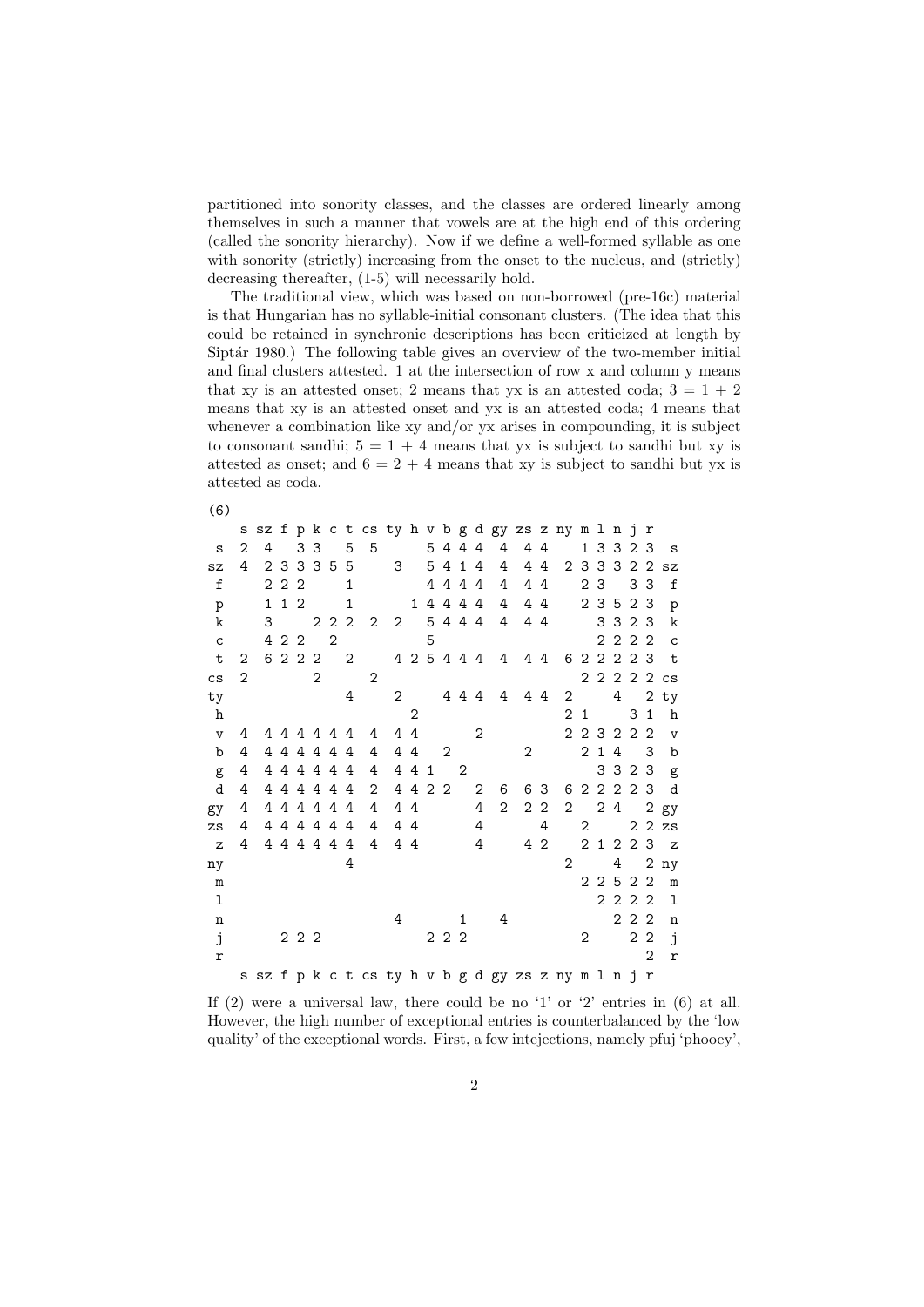ph $\ddot{\text{u}}$  'phew', hm 'id', and hia 'well' are included in  $(6)$ , because they were mentioned in the dictionaries (Bakos 1974, Juhász &al 1982, Országh 1977, Papp 1969) or papers (Abondolo 1984, Kassai 1981, Siptár 1979, 1980) I have included in my corpus. But in a larger corpus it would be possible to find other interjections, such as grmbh, hmpf, or brrr. The onomatopoeic nature of these expressions makes it hard to exclude any combination categorically. Therefore I am inclined to discard these elements: with the exception of bolyh 'tomentum' which will have no onset counterpart, this move will increase the symmetry of the system.

Second, certain entries such as nganaszán 'name of Uralic tribe', ptózis 'ptosys', mnemotechnika 'mnemonics', ftálsav 'ftalic acid', szgrafitto, and perhaps a few others can hardly (if at all) be pronunced by native speakers in the manner suggested by the ortography. This is not to say that all 'foreign' words should be eliminated from the corpus (on the contrary, foreign words tend to fill in the accidental gaps in the system), but surely the line must be drawn somewhere. The items deemed exceptional above are likely to manifest exceptional behavior in simple reading and repetition tasks, while most 'learned' or foreign words such as gnóm 'gnome' or pszichológia 'psychology' are likely to pattern with native words. In fact, certain foreign words, such as szféra 'sphere' are likely to fare better than certain native words (especially proper names as Szakcs).

Third, the entries in the diagonal reflect the fact that geminate codas can be found with almost every consonant, but geminate onsets are absent. Examples are: juss 'share', hossz 'length', muff 'id', épp 'just', sikk 'fashion', vicc 'joke', ott 'there', priccs 'bunk', pötty 'dot', pech |hh| 'bad luck', alább 'below', agg 'old'. haddelhadd 'rumpus', meggy 'sour.cherry', nézz 'look 2nd.sg.imp.indef', könny 'tear', bumm 'boom', toll 'pen', kinn 'out', falj |jj| 'devour 2nd.sg.imp.indef' orr 'nose'. The examples given are always the 'best' in the sense that proper names are avoided if common nouns can be found, monomorphemic or at least uninflected words are preferred to overtly inflected forms, surface forms having the same underlying representation are preferred to those coming from different URs, and finally native words are preferred to 'foreign' or 'learned' words. This means that in any case (e.g. the coda dd) the reader can infer from the given example (the compound haddelhadd) that no word can be found in its class which has lesser morphemic complexity but is not uninflected (as e.g. add 'give 2nd.sg.imp.def') or is not a proper name (as e.g. Fadd).

Conditions on well-formedness are frequently 'enforced' by a conspiracy of rules which modify the offending combinations that arise in the course of the derivations (cf e.g. Kisseberth 1970). The lack of geminate onsets in Hungarian appears to be a purely 'static' well-formedness condition in the sense that no rules are necessary to enforce it: as there are no single-consonant prefixes in Hungarian, the disallowed combinations simply do not arise. This example shows that even static conditions can have priority over the generalization expressed in (2).

Fourth, dynamic well-formedness conditions or, equivalently, the phonological rules enforcing these can also distort the picture. For instance, the onsets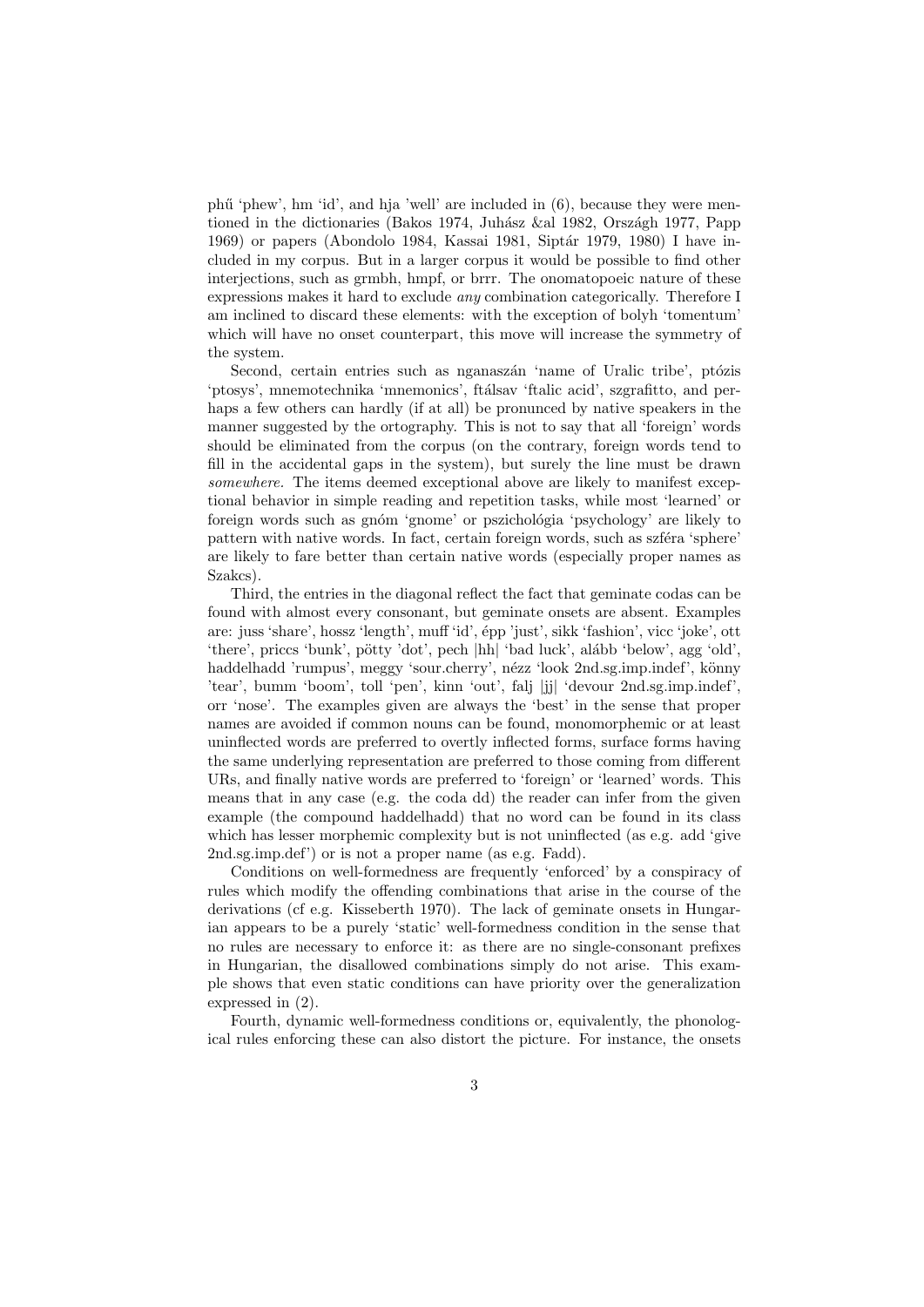sv, szv, kv, cv, and tv (as in svéd 'Swedish', szvit 'suite', kvarc 'quartz', cvikker 'pince-nez', and tviszt 'twist') have no coda counterparts, since devoicing (see 27) would turn these into fs, fsz, fk, fc, and ft. Similarly, the onsets szt, szc, scs, st, and pn (as in sztár 'movie star', szcenárió 'screenplay', scsi 'kind ofsoup', steril 'sterile', and pneumatikus 'pneumatic') correspond to codas that trigger rules of affrication and assimilation.

Taking all these factors into consideration, there remain only six '1' entries in (6), and half of these are caused by onsets appearing in a single word (zlotyi 'Polish currency', hradzsin 'castle in Prague', gvárdián 'Father Superior'). The rest might be attributed to accidental gaps in the coda system (blúz 'shirt', smaragd 'emerald'), with the exception of  $*$ szp codas (cf. pszichológia 'psychol- $\text{ogy'}$ , the abscence of which appears to be systematic in the light of  $(3)$ , given the coda psz (e.g. in gipsz, 'gypsum').

Word initial szp is also possible (szpiker 'announcer'), and similarly with ksz we have kszilofón 'marimba', maszk 'mask', szkiff 'skiff' and keksz 'biscuit'. Aside from a couple of proper names (Szakcs and Recsk), and some inflected forms, the pairs listed above, and the type liszt 'flour' vs. sztár 'movie star constitute the only counterexamples to (1) and (3) in Hungarian. Selkirk (1984) attempts to deal with the same problem in English by treating |sp,st,sk| clusters as affricates, but Clements (pc) notes that

- (i) these clusters do not pattern with 'true' affricates ( $*{\rm cr}V$ , irV, as opposed to sprV)
- (ii) unlike true affricates, these clusters are easily broken up by speech errors
- (iii) Selkirk's theory leaves the lack of syllable-final

| VC        |     | <b>VCC</b>  |
|-----------|-----|-------------|
| $\sqrt{}$ | VS. | $\perp$     |
| s<br>p    |     | $_{\rm sp}$ |

contrasts unexplained.

Since the counterarguments based on distribution and speech errors are equally valid in the case of Hungarian, I will not adopt Selkirk's solution here. But as these cases (e.g. Danish fisk 'fish' vs. fiks 'fix') constitute the only serious counterexample to (1) and (3) in a number of languages, Selkirk is obviously right in trying to explain them by some special principle that leaves the larger generalization intact.

To sum up what we have so far, the mirror image of the onset structure of Hungarian syllables is, by and large, properly included in the set of attested coda combinations that make up the coda structure. As Algeo (1978) notes, it is possible to make the system look a great deal more elegant by being more selective with the data we include. For instance, the exclusion of inflected forms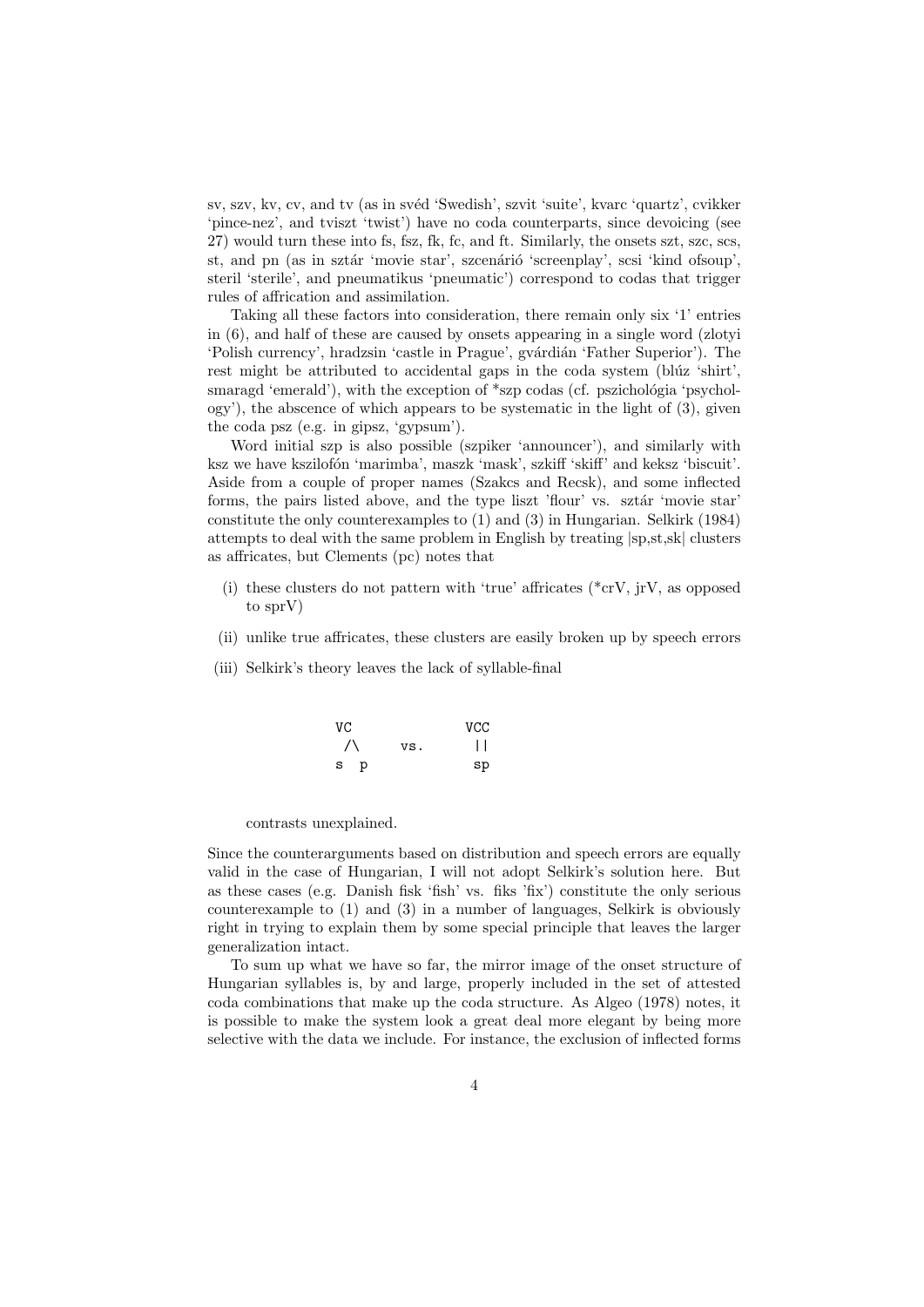would go a long way in eliminating the 'irregular' entries that appear under the diagonal. The  $2nd\text{sg.}$  imp.indef suffix 'j' is the only source of codas such as 'döfj' 'pierce!', lopj 'steal!', bukj 'fall!', szivj 'suck!', dobj 'throw!', or vágj 'cut!', and the 2nd.sg.imp.def suffix 'd' is the only source of codas such as dobd 'throw!', szivd 'suck!', or tanitsd 'teach!'.

Of the remaining 10 entries under the diagonal, two (NOSZF and MAFC) could be excluded on the basis that they are acronyms (these were the only acronyms included in the corpus, because the 'spelling pronunciations' \*enoeszef and <sup>\*</sup>emaefce are never heard), and two (Apc and Szakcs) because they are proper names. One (borscs 'kind of soup') is the single example of its type, and another one (szomj 'thirst') can be argued to end in |h| rather than |j| on the surface. But no matter how hard one tries, there seems to be no way to exclude füst 'smoke', szaft 'gravy', recept 'prescription' or akt 'nude'.

As the 'hard' counterexamples all end in t, one might try to reshuffle the matrix in (6) so that only 'easy' items appear under the diagonal. To see what is involved here, let us take a look at the high end of the hierarchy. The ordering  $m < l < n < j < r$  appears to be extremely well motivated: the codas in film 'id', slejm 'phlegm', farm 'id', ajánl 'recommend', fájl 'file', görl 'girl',kombájn 'combine-harvester', modern 'id', and férj 'husband' are all decreasing in sonority. Moreover, every pair of decreasing sonority corresponds to an attested coda, with the exception of  $n > m$ , but even this is attested (in the reversed order) as onset. Yet it is possible to rearrange the sequence (e.g. to  $m < n < l <$ r < j) by the data-manipulation techniques discussed above, and the reader is invited to try it. For those who prefer to work with a larger set of data, I list here the 'best' example of each onset and coda type not mentioned so far: srác

'kid', sors 'fate', mersz 'daring', francia 'french', turf 'id', próba 'trial', szörp 'juice', krém 'cream', park 'id', bérc 'peak', trágya 'manure', szirt 'cliff', tekercs 'scroll', korty 'gulp', érv 'argument', bróm 'bromide', szerb 'Serbian', gróf 'peer', burg 'castle in Vienna', drót 'wire', kard 'sword', tárgy 'object', törzs 'tribe', zri 'rumpus', borz 'badger', szárny 'wing'; Majs, fájsz 'hurt 2nd.sg.pres.indef', fjord 'id' dölyf 'haughtiness', selyp 'lisp', sztrájk 'strike', Svájc, sejt 'cell', ejts |ejc| 'drop 2nd.sg.imp.indef', ¨olyv 'buzzard', cajg 'calico', majd 'then', pajzs 'shield', rajz 'drawing'; snájdig 'neat', pikáns 'piquant', sznob 'snob', pasziánsz 'solitaire', knock-out |knokaut| 'id', fánk 'doughnut', tánc 'dance', pont 'dot', kilincs 'doorknob', rokonszenv 'sympathy', gnóm 'gnome', rang 'rank', gond 'worry', pénz 'money'; sláger 'hit', fals 'out of tune', szláv 'Slavic', félsz 'fright', flaska 'bottle', golf 'id', plakát 'poster', talp 'sole', klassz 'groovy', halk 'silent', polc 'shelf', bolt 'shop', kulcs 'key', vlach 'id', nyelv 'tongue', blúz 'shirt', glória 'halo', rivalg 'whoop', föld 'earth', völgy 'valley'; smaragd 'emerald', szmötyi 'sediment', tömsz 'stuff 2nd.sg.pres.indef', tromf 'retort', kolomp 'bell', teremt 'create', teremts |mc| 'create 2nd.sg.imp.indef', hamv 'ash', domb 'hill', nyomd 'push 2nd.sg.imp.def', tömzs 'lode', nemz 'beget'; dzeta 'id', gerezd 'clove', küzdj |zj| 'fight 2nd.sg.imp.indef'; idösb |zb| 'elder', Pünkösd |zd| 'whitsun', esdj |zj| 'beg 2nd.sg.imp.indef'; kedv 'mood'; yacht 'id'; sztyepp 'prairie', hagysz |cs| 'let 2nd.sg.pres.indef', Batyk; steril 'sterile', Detk, barack 'peach'; skála 'scale', voks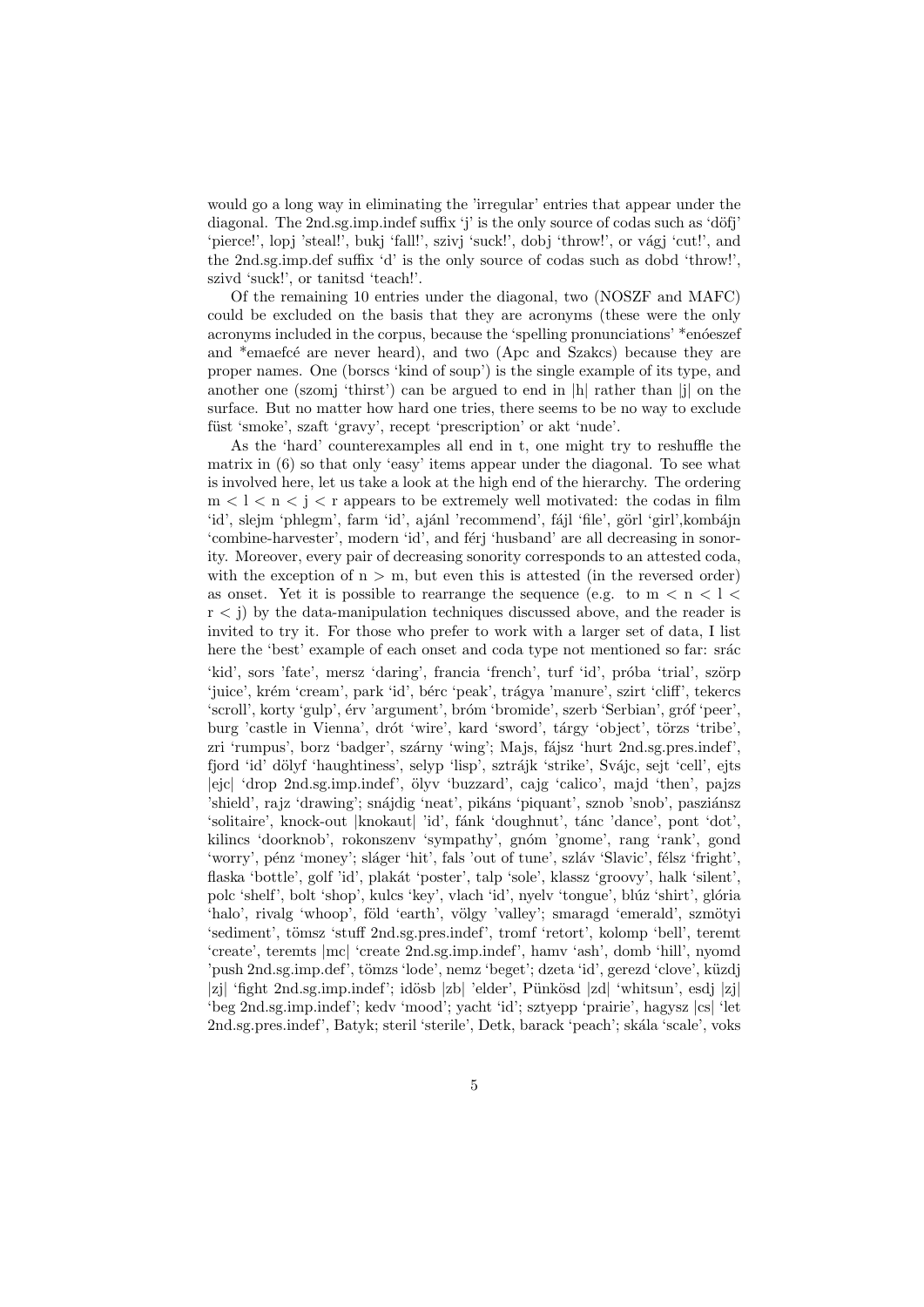'vote'; spicli 'informer', taps 'clap', szpáhi 'spahí, gipsz 'gypsum', copf 'pigtail'. Apc; szféra 'sphere', szivsz |fs| 'suck 2nd.sg.pres.indef'. The point of the exercise is that only a few gross statements about the sonority hierarchy appear to be incontrovertible. Voiceless consonants will precede the voiced ones, and obstruents will precede the resonants in every reasonable rearrangement of (6), but besides these (rather trivial) observations, little can be said with certainty.

With that, the question becomes the following: what can we possibly gain by employing a theoretical construct (the sonority hierarchy) if, on the one hand, it is next to impossible to model the facts (i.e. to arrange the consonants on a scale) by it in an unambiguous manner, and if, on the other hand, the predictions (i.e. 1-3) made by the theory do not really fit the data? My answer is based on the well-known facts that syllables are psychologically real units of speech production (cf e.g. Kim 1971) and of speech perception (Savin – Bever 1970).

The sonority hierarchy makes it possible to factor out a large part of the linear precedence (LP, see Gazdar – Pullum 1982) information that must be encoded with every syllable node immediately dominating a number of timing units. In fact, no LP information has to be stored with  $C*V$  and  $VC*$  syllables conforming to the hierarchy. In syllables containing Cs on both sides of the V it is sufficient to store only the fact that a given consonant precedes or follows the vowel (so that *pit* will not be confused with  $tip$ ) – of course, this will have to be stored with V-initial and V-final syllables as well, so as to know which is which. The consonants can be arranged among each other on the basis of sonority: the more sonorant a consonant, the closer it comes to the vowel.

This proposal can be implemented without recourse to an abstract scale if we take it into account that sonority can be expressed in terms of features. To quote Basboll (1973:132): "In fact, the claim is that the features of the "hierarchy" are distributed around the peak of the syllable, so that each feature may spread continuously over several segments in the way indicated in the hierarchy. This could be formulated so that 'one instance of' e.g. the feature  $\langle +$ sonorant $\rangle$ 'belongs to' several segments at the same time." In autosegmental terms this means that the timing units must be arranged around the wovel in such a manner that the features linked to them can undergo contour simplification maximally. For instance, in the monosyllable brancs 'gang', we have to store only the facts that b and r precede, and n and cs follow the vowel. The alternative ordering \*bracsn is excluded because the <+son> features of n and the vowel are not adjacent, and thus cannot be simplified. Similarly, the order \*rbancs can be excluded because the  $\langle +\text{son}\rangle$  of r can not be collapsed with that of the vowel. and the order \*rbacsn is excluded even more strongly, as it would require 3 instances of  $\langle +\text{son}\rangle$  instead of the optimal 1.

From this perspective, the existence of isolated counterexamples is not really worrysome: with those, we will simply have to store more LP information. The mechanism outlined above acts as a default: extra information concerning the position of the features can override it. This means that it matters but little whether we have proper names, foreign, or learned words: it is quite conceivable